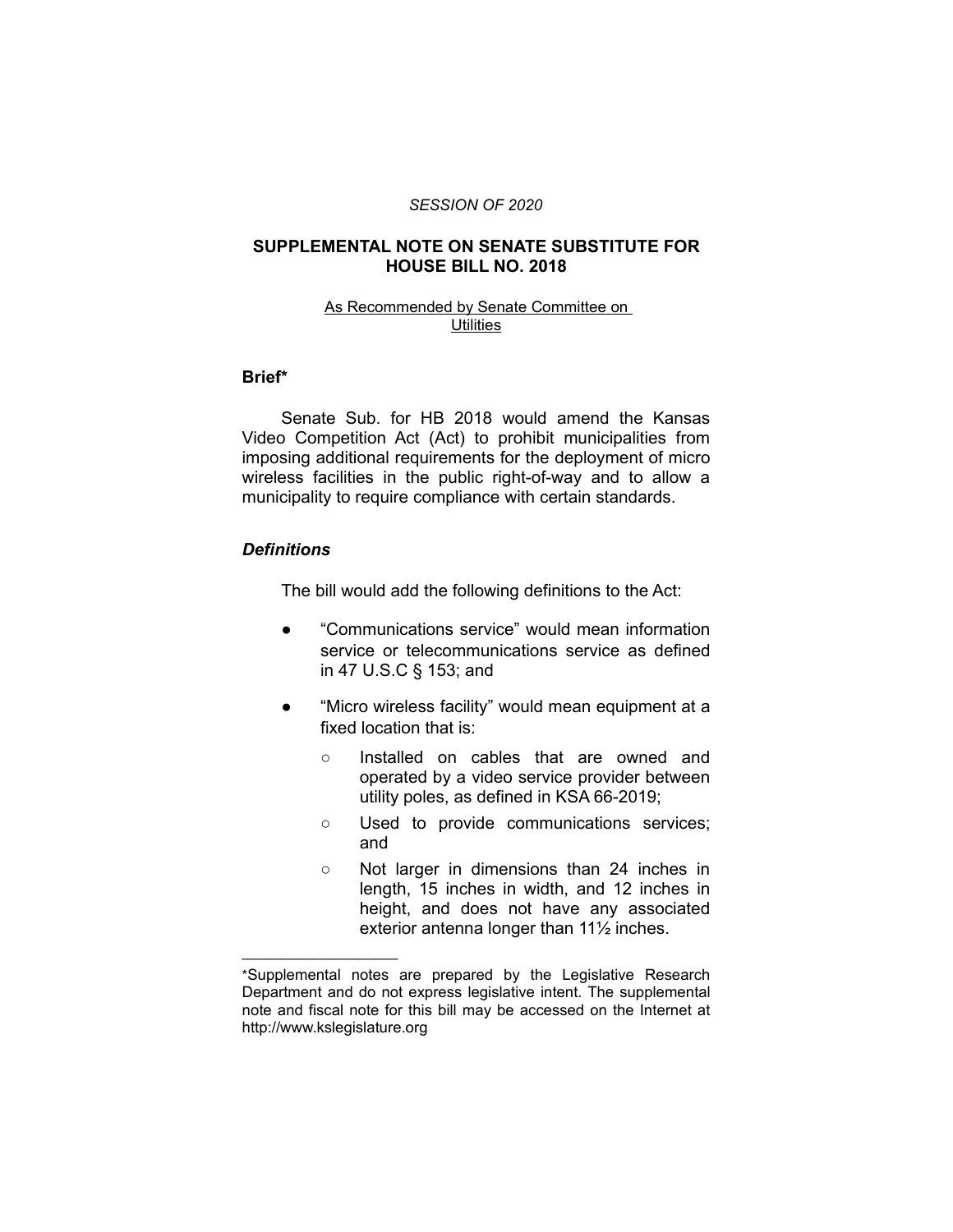The definition of the term "video service" would be amended to specify the term would not include any video programming provided by a commercial mobile service provider, as defined in 47 U.S.C § 332(d), unless such programming is determined by the Federal Communications Commission to be cable service.

# *Changes to Prohibited Activities Under the Act*

The bill would clarify what activities a municipality, defined as a city or county under the Act, would be prohibited from engaging in regarding the holder of a state-issued video service authorization, and add the following prohibitions:

- Impose any fee, tax, or charge other than any applicable federal and state taxes or the Video Service Provider Fee found in KSA 2019 Supp. 12- 2024 [*Note*: The bill would remove similar language in law that addresses gross tax receipts and fees associated with the Act.];
- Require the holder of a state-issued video service authorization to obtain any additional authorization or license for the provision of communications service over a holder's network; and
- Require a video service provider to make an application or pay any fee, license, tax, or rent for the installation, placement, maintenance, operation, or replacement of a micro wireless facility.

# *Compliance With Certain Standards for Deployment*

The bill would authorize a municipality to require the holder of a state-issued video service authorization to comply with the National Electrical Safety Code and all industryrecognized engineering safety standards.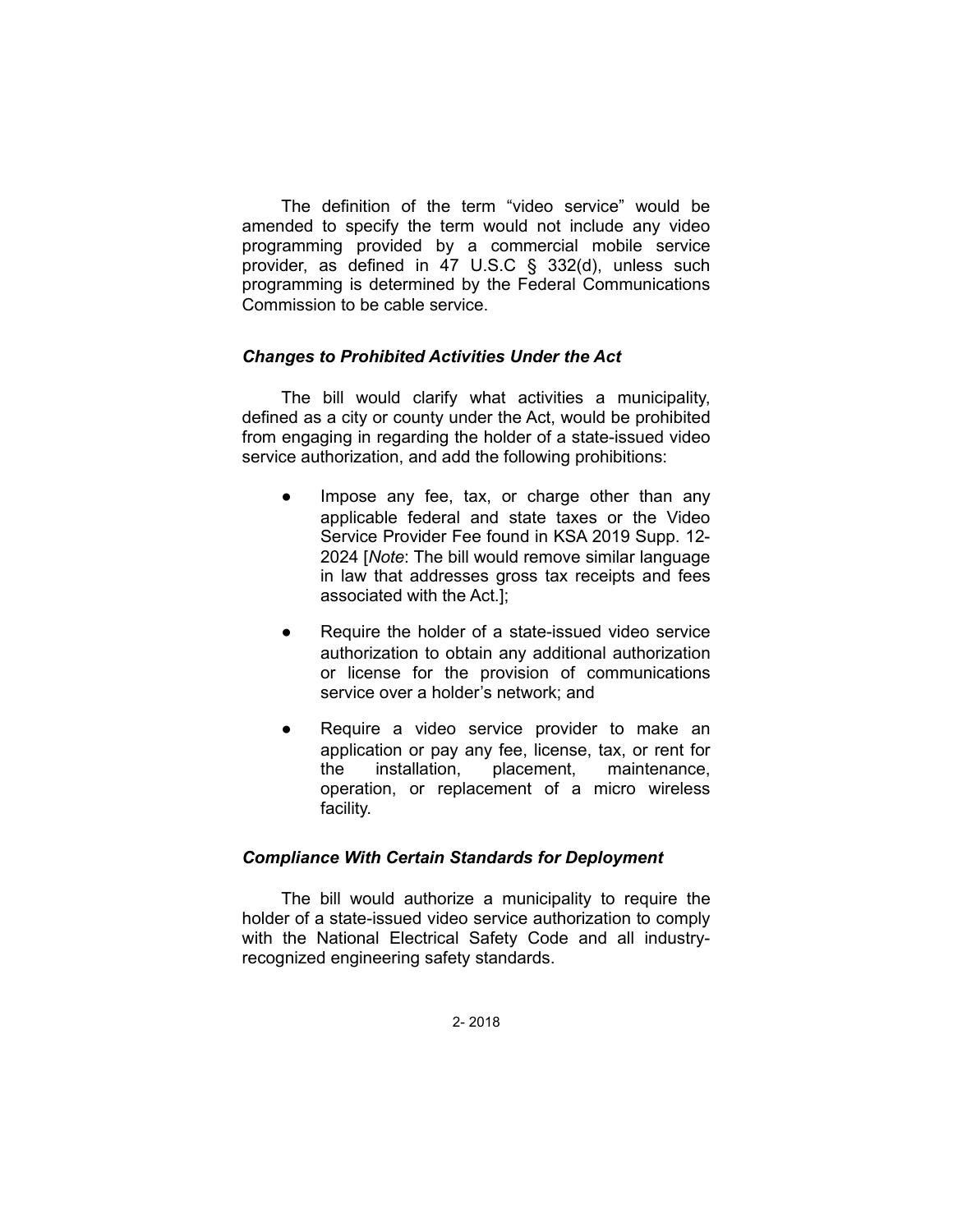# *Clarifications*

The bill would clarify nothing in the Act would prohibit a municipality from assessing the Video Service Provider Fee or rates or enforcing any regulations pursuant to law relating to wireless infrastructure siting found in KSA 66-2019.

The bill would also clarify nothing in the bill would be construed to prohibit a cooperative or the owner of a utility pole from setting rates, fees, terms, and conditions of any pole attachment agreement with an authorized video service provider.

The bill would amend a provision in the Act governing the requirements of an application for a state-issued video service authorization to add taxes to the list of items with which an applicant must comply.

### **Background**

HB 2018 was introduced during the 2019 Session by Representative Carmichael and would have created the Kansas Criminal Justice Reform Commission. The contents of the bill, as amended by the House Committee of the Whole, were enacted in 2019 HB 2290. On March 17, 2020, the bill was withdrawn from the Senate Committee on Judiciary and rereferred to the Senate Committee on Utilities (Senate Committee). The Senate Committee deleted the contents of the bill and inserted the language of SB 380, as passed by the Senate, and adopted a substitute bill.

# *SB 380*

SB 380 was introduced by the Senate Committee at the request of the Kansas Cable Telecommunications Association (KCTA).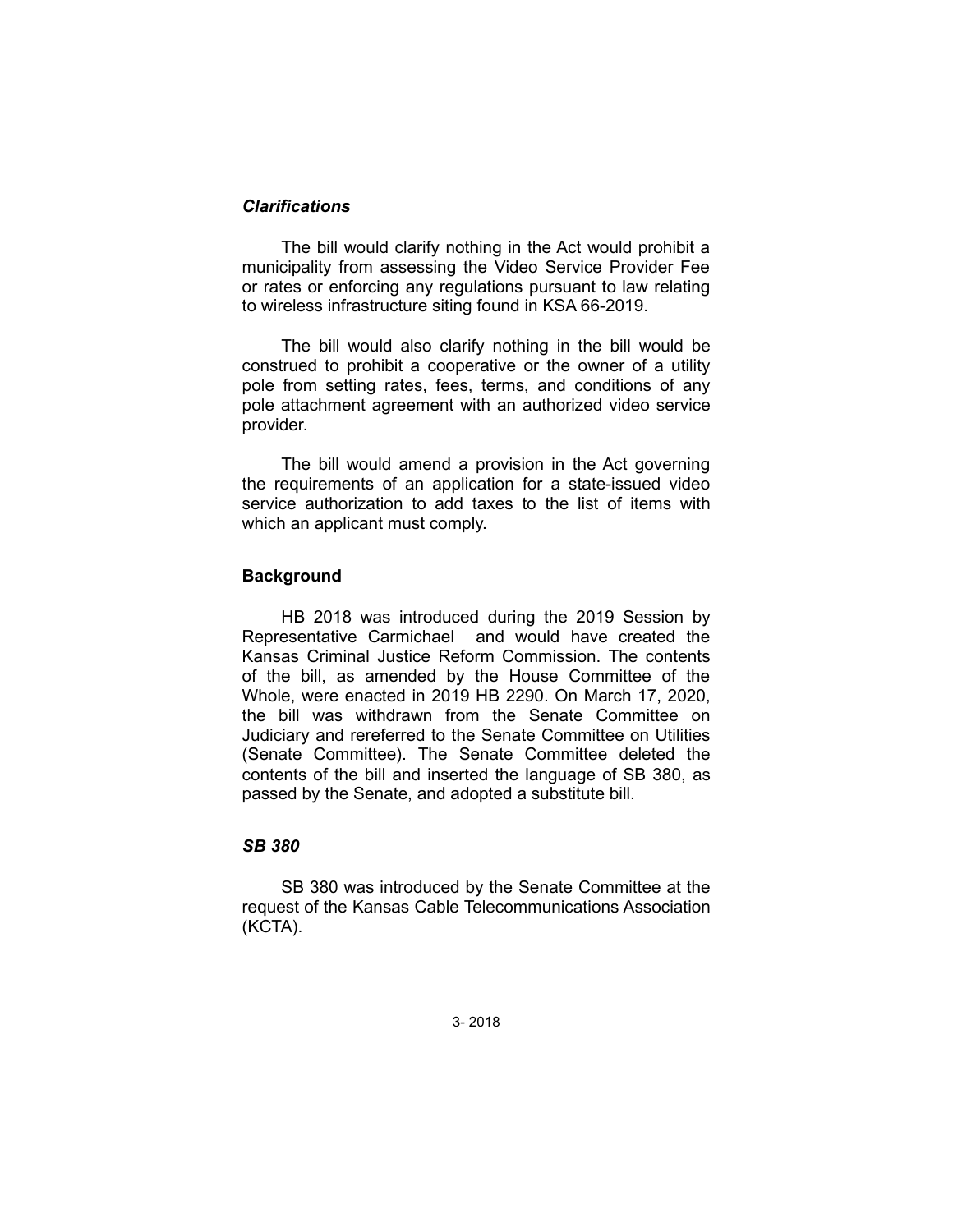In the Senate Committee hearing, representatives of Cox Communications and KCTA provided proponent testimony. The proponents stated generally the bill would be a more efficient way to deploy broadband infrastructure and would eliminate barriers to deployment. Written-only proponent testimony was provided by a representative of Huckaba & Associates.

Opponent testimony was provided by representatives of the City of Topeka, City of Wichita, League of Kansas Municipalities (LKM), Sprint, and the Unified Government of Wyandotte County. The opponents stated generally the bill would allow cable providers to launch a new fixed wireless service in the public right-of-way without municipal oversight.

Written-only opponent testimony was provided by representatives of the cities of Derby, Garnett, Manhattan, McPherson, Overland Park, and Pittsburg; a coalition of Northeast Johnson County cities; Kansas Association of Counties (KAC); and Kansas Municipal Utilities.

Written-only neutral testimony was provided by a representative of AT&T, noting its neutral position as both a video service provider and wireless service provider.

The Senate Committee amended the bill to:

- Change the definition of "micro wireless facility";
- Remove the definitions of "wireless facility" and wireless services";
- Add taxes to the list of items with which an applicant for a state-issued video service authorization must comply;
- Clarify language regarding activities a municipality is prohibited from engaging in;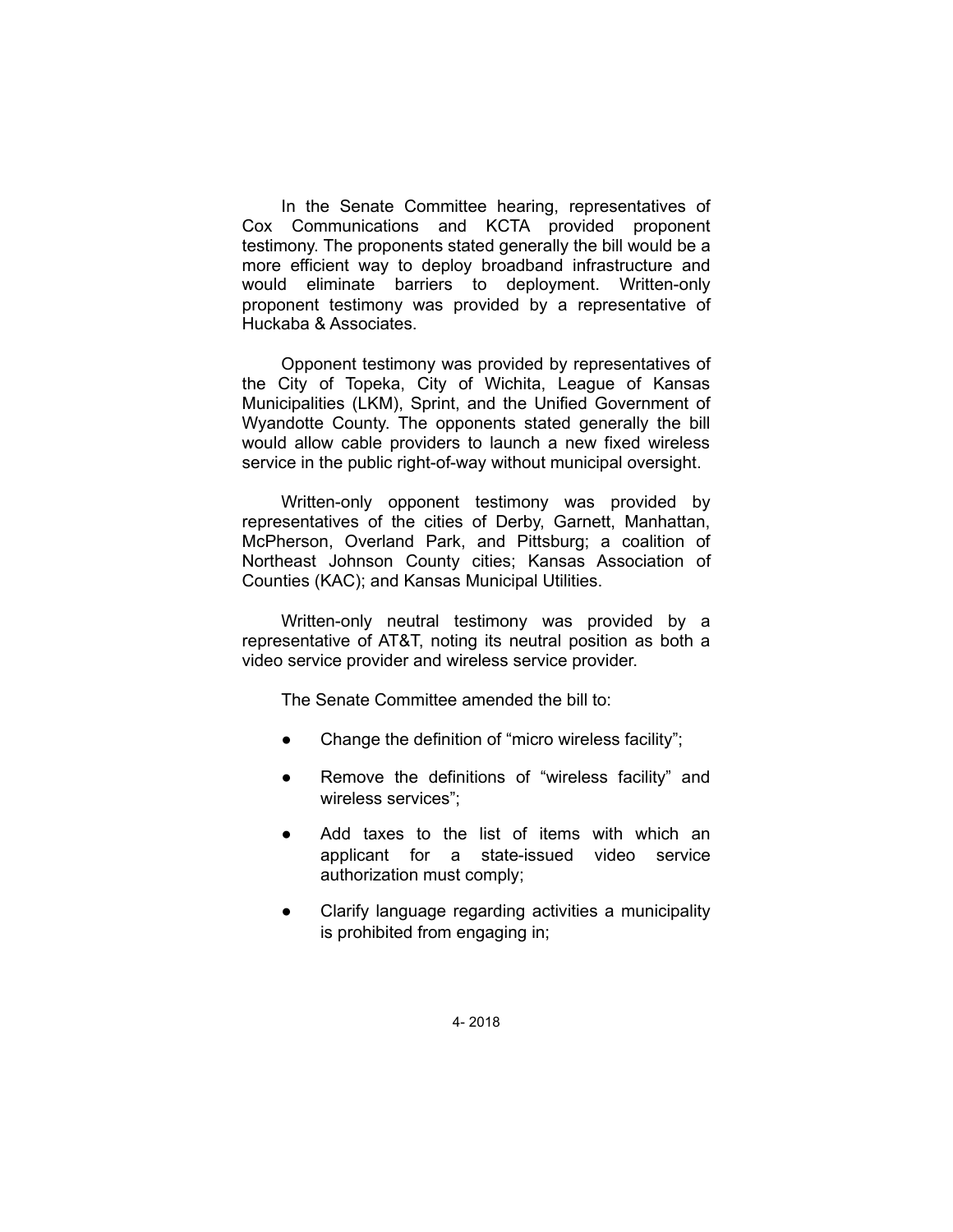- Authorize a municipality to require compliance with the National Electrical Safety Code and industry standards;
- Clarify a municipality's ability to assess fees or rates and enforce regulations under the law relating to wireless infrastructure siting; and
- Clarify provisions of the bill would not prohibit a cooperative or an owner of a utility pole from setting the terms and conditions of pole attachment agreements.

In the House Committee on Energy, Utilities and Communications hearing on March 12, 2020, representatives of Cox Communications and the KCTA provided proponent testimony. The proponents stated the bill would provide a way to deploy broadband and provide more regulatory certainty to cable providers deploying micro cell technology. Written-only proponent testimony was provided by a representative of Huckaba & Associates.

The hearing was scheduled to be continued on March 17, 2020, but the hearing was canceled. Representatives of LKM and the Unified Government of Wyandotte County/Kansas City were scheduled to appear as opponents to the bill. These representatives instead provided writtenonly testimony that generally stated the bill would override a city's ability to provide oversight when working with cable providers seeking to install wireless technology in the right-ofway. Written-only opponent testimony was provided by representatives of the KAC, the cities of Overland Park, Shawnee, and Topeka, and a coalition of Northeast Johnson County cities.

A representative of Kansas Electric Cooperatives, Inc., was scheduled to appear as a neutral conferee at the hearing and instead provided written-only neutral testimony. Writtenonly neutral testimony was also provided by representatives of AT&T and Sprint.